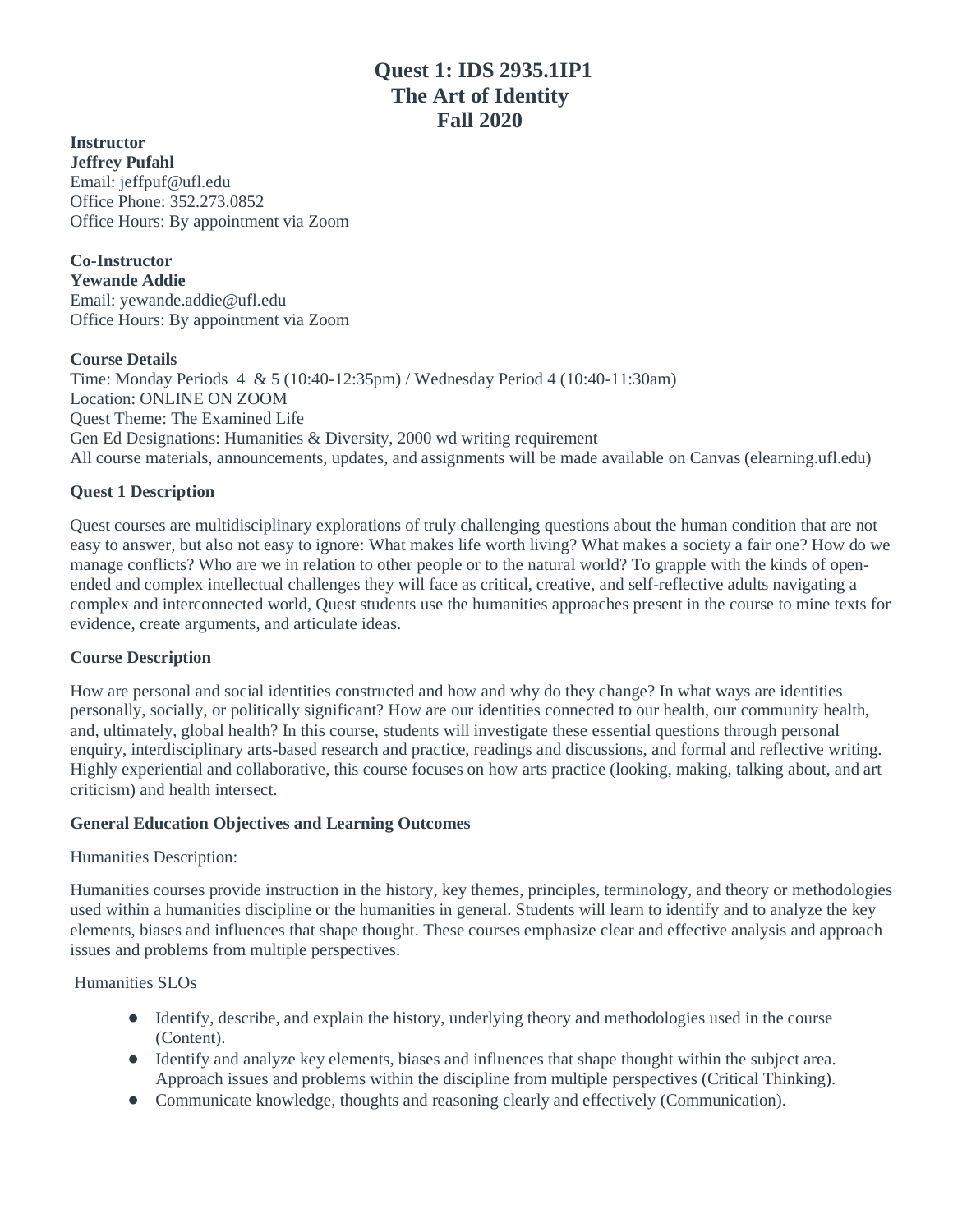### Diversity Description:

In Diversity courses, students examine the historical processes and contemporary experiences characterizing social and cultural differences within the United States. Students engage with diversity as a dynamic concept related to human differences and their intersections, such as (but not limited to) race, gender identity, class, ethnicity, religion, age, sexual orientation, and (dis)abilities. Students critically analyze and evaluate how social inequities are constructed and affect the opportunities and constraints across the US population. Students analyze and reflect on the ways in which cultures and beliefs mediate their own and other people's understandings of themselves and an increasingly diverse U.S. society.

# Diversity SLOs:

- Identify, describe, and explain the historical processes and contemporary experiences characterizing diversity as a dynamic concept related to human differences and their intersections, such as (but not limited to) race, gender identity, class, ethnicity, religion, age, sexual orientation, and disability (Content).
- Analyze and evaluate how social inequities are constructed and affect the opportunities and constraints of different groups in the United States. Analyze and reflect on the ways in which cultures and beliefs mediate understandings of an increasingly diverse U.S. society (Critical Thinking).

At the end of this course, students will be expected to have achieved the following learning outcomes in content, communication and critical thinking:

### QUEST SLOS:

- Identify, describe, and explain the history, theories, and methodologies used to examine essential questions about the human condition within and across the arts and humanities disciplines incorporated into the course (Content).
- Analyze and evaluate essential questions about the human condition using established practices appropriate for the arts and humanities disciplines incorporated into the course (Critical Thinking).
- Connect course content with critical reflection on their intellectual, personal, and professional development at UF and beyond (Critical Thinking).
- Develop and present clear and effective responses to essential questions in oral and written forms as appropriate to the relevant humanities disciplines incorporated into the course (Communication).

### **These general education objectives will be accomplished through the following Student Learning Objectives (SLOs):**

Students will engage in personal examination of identity through both specific assignments and self-directed activities. In this course, students will:

- 1. Examine a variety of perspectives and significant questions about identity and the interrelationships between culture, identity, and health. (H)
- 2. Identify & examine behaviors that contribute to the creation of identity at the personal, community, and global levels. (D)
- 3. Recognize that an individual's viewpoint is shaped by his or her experience and historical and cultural contexts. (H,D,W)
- 4. Analyze and evaluate students' cultural norms and values in relation to those held by others, and develop cross-cultural understanding. (D,W)
- 5. Examine how geographic location and socioeconomic factors affect health, culture and the lives of individuals in the US and internationally. (D,W)
- 6. Engage in structured and respectful dialogue with others that honor diversity and cultural heritage. (D)
- 7. Create original artwork that explores identity of self, family, and community. (H)
- 8. Analyze artwork and texts and reflect on these works in connection to identity and health. (H,W)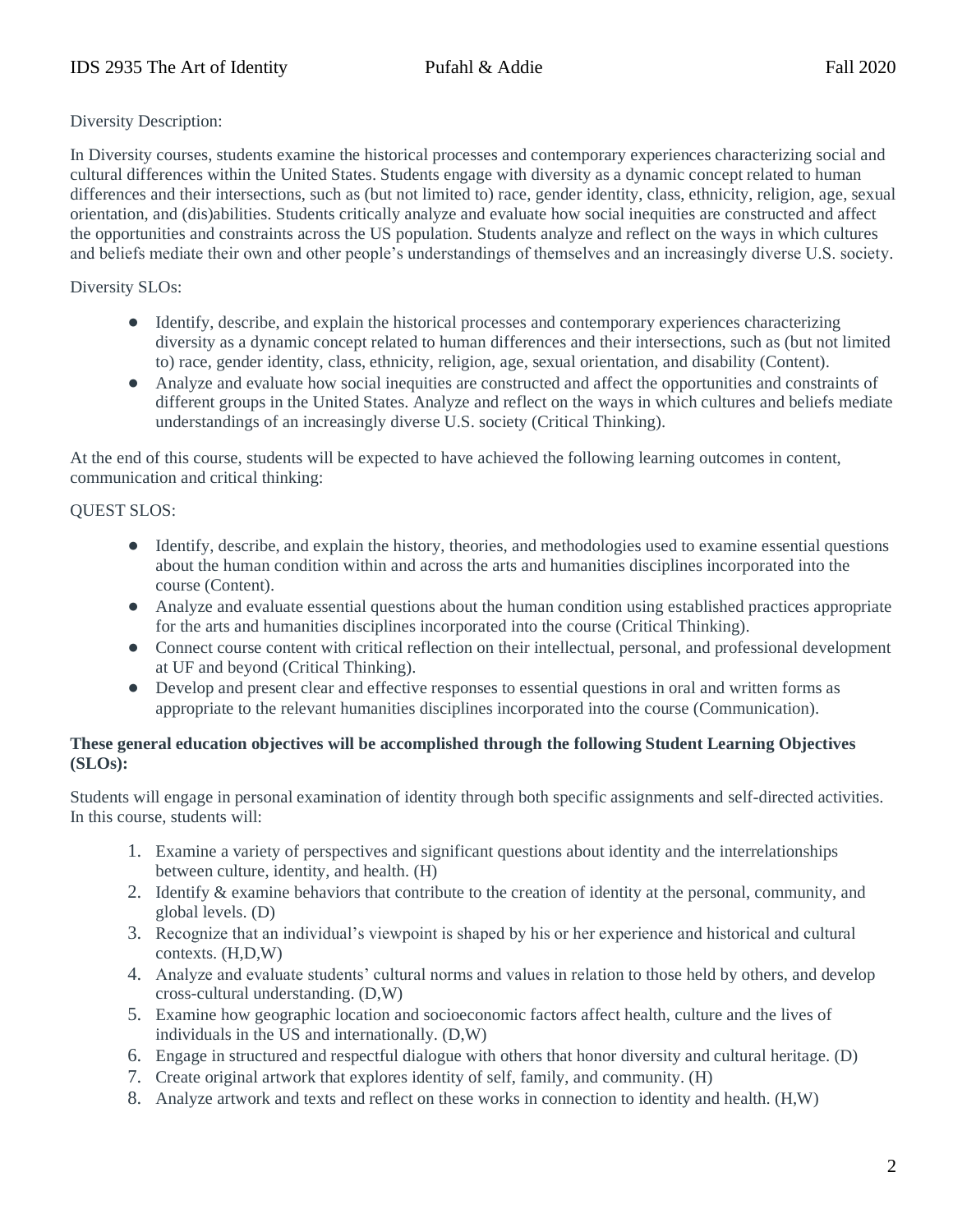# **Required Textbooks & Materials**

All readings will be supplied by the instructors on Canvas through Course Reserves.

Students will need to purchase materials for art-making including: 11 X 17 paper, colored pencils, scissors, glue, etc.

### **Course Topics & Schedule**

| <b>Week</b>      | <b>Date</b> | <b>Topic</b>                                                                   | <b>Assignments/Readings DUE</b>                                                                                                              |  |
|------------------|-------------|--------------------------------------------------------------------------------|----------------------------------------------------------------------------------------------------------------------------------------------|--|
| 1                | Aug<br>31   | Introductions & Syllabus overview                                              |                                                                                                                                              |  |
| <b>SEPTEMBER</b> |             | <b>Essential Question:</b> How are personal and social identities constructed? |                                                                                                                                              |  |
|                  | W 2         | Unit 1: The identity of self                                                   |                                                                                                                                              |  |
| $\mathfrak{2}$   | M7          | <b>HOLIDAY</b>                                                                 | <b>NO CLASS</b>                                                                                                                              |  |
|                  | W 9         | Unit 1: The identity of self                                                   | Reading: Biddle: Intro & Ch. 3 Role Theory<br>Reading: Biddle: Ch. 4 Social Positions                                                        |  |
| 3                | M14         | Unit 1: The identity of self                                                   | Assignment: PhotoVoice/Story of Self                                                                                                         |  |
|                  | W16         | Unit 2: Social Atoms & Family<br>Identity                                      | Reading: Buchanan: Social Atoms<br>Reading TBA                                                                                               |  |
| $\overline{4}$   | M 21        | Unit 2: Social Atoms & Family<br>Identity                                      | Assignment: Social Atom Map/Collage                                                                                                          |  |
|                  | W23         | Unit 2: Social Atoms & Family<br>Identity                                      | Reading TBA<br><b>Watch: PBS Family Portraits</b><br>Introduce Family Identity Project                                                       |  |
| 5                | M 28        | Unit 2: Social Atoms & Family<br>Identity                                      | NO CLASS MEETING-Work on Family<br>Identity project                                                                                          |  |
|                  | W30         | Unit 2: Social Atoms & Family<br>Identity                                      | <b>Assignment: Family Identity Project</b>                                                                                                   |  |
| <b>OCTOBER</b>   |             | <b>Essential Question: How and why do identities change?</b>                   |                                                                                                                                              |  |
| 6                | M 5         | Unit 3: Social Determinants of<br>Health & Identity                            | Watch: (Un)Natural Causes: In Sickness and in<br>Wealth (57 mins)<br>Reading TBA<br>Review: Healthy People 2020, CDC SDOH                    |  |
|                  | W7          | Unit 3: Social Determinants of<br>Health & Identity                            | Introduction to Assignment due 10/14                                                                                                         |  |
| $\overline{7}$   | M 12        | Unit 4: Intersectionality & Health                                             | Reading (Visual Art/Poetry): Illegals in Times of<br><b>Crisis</b><br>Listen/Watch: The Daily Commute - Disability<br>Spoken Word (2:17 min) |  |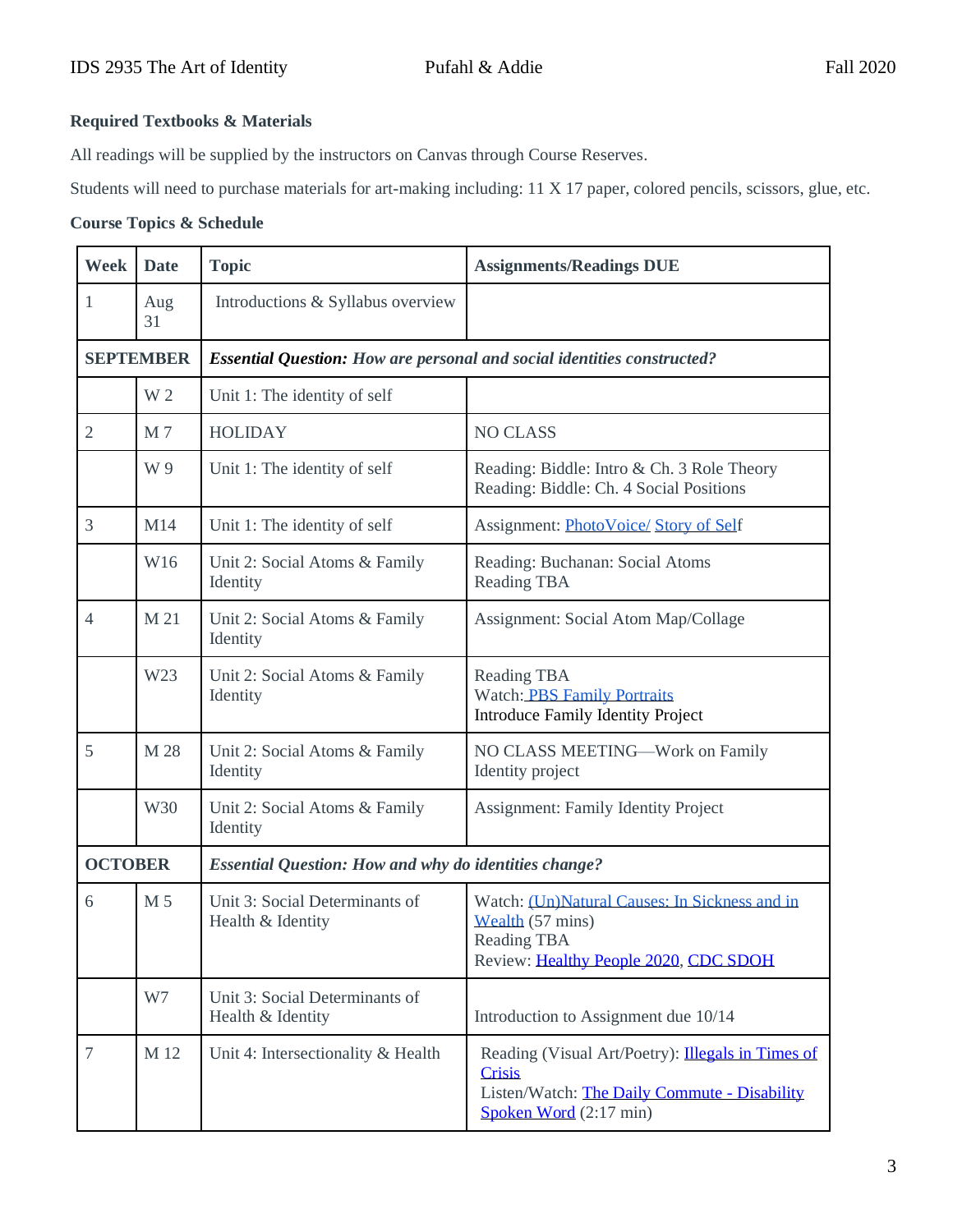|    | IDS 2935 The Art of Identity |                                                                                       | Pufahl & Addie                                                                                                                                                      | <b>Fall 2020</b> |
|----|------------------------------|---------------------------------------------------------------------------------------|---------------------------------------------------------------------------------------------------------------------------------------------------------------------|------------------|
|    | W14                          | Unit 4: Intersectionality & Health                                                    | <b>Assignment: Juxtaposition Partner Piece</b><br>Take the <b>Harvard Implicit Bias Test</b> and save<br>results for our next class                                 |                  |
|    |                              | Essential Question: In what ways are identities socially and politically significant? |                                                                                                                                                                     |                  |
| 8  | M 19                         | Unit 5: Racial & Ethnic Identity                                                      | <b>Listen: Identity Politics Podcast</b><br>Timestamp: 17:17-40:27<br><b>Watch: How Jack Became Black</b>                                                           |                  |
|    | W21                          | Unit 5: Racial & Ethnic Identity                                                      | Discussion of film, podcast, & bias test results                                                                                                                    |                  |
| 9  | M26                          | Unit 5: Racial & Ethnic Identity                                                      | Watch From Colored to Black                                                                                                                                         |                  |
|    | W28                          | Unit 5: Racial & Ethnic Identity                                                      | Discussion with From Colored to Black<br>playwright<br>Take Civics Test and bring results to next class                                                             |                  |
|    | <b>NOVEMBER</b>              |                                                                                       |                                                                                                                                                                     |                  |
| 10 | M <sub>2</sub>               | Unit 6: National Identities<br>Watch: Voices From the March                           | Assignment: Essay #1: From Colored to Black<br>Watch: The Danger of a Single Story                                                                                  |                  |
|    | W4                           | <b>Final Project Overview</b>                                                         |                                                                                                                                                                     |                  |
| 11 | M <sub>9</sub>               | Unit 7: Art Activism                                                                  | Watch: The Art of Resistance<br><b>Cosmopolitanism Readings</b><br>Project Proposals Due                                                                            |                  |
|    | W11                          | <b>HOLIDAY</b>                                                                        | <b>NO CLASS</b>                                                                                                                                                     |                  |
| 12 | M16                          | Unit 8: Global Identities                                                             | Reading: Harari: 21 Lessons for the 21st Century<br>Part 1, Ch 1: Disillusionment<br><b>Listen: Thomas King Lecture</b><br><b>Introduce Poetry Piece Assignment</b> |                  |
|    | W18                          | Unit 8: Global Identities                                                             | Watch: Identities: Culture & Nationality in<br><b>Europe Today</b>                                                                                                  |                  |
| 13 | M23                          | Thanksgiving                                                                          | Assignment Due: Poetry piece<br>(written/performed)                                                                                                                 |                  |
|    | W25                          | Thanksgiving                                                                          | <b>NO CLASS</b>                                                                                                                                                     |                  |
| 14 | M30                          | Unit 9: Final Projects                                                                | Final Project Presentations & Project Narratives                                                                                                                    |                  |
|    | <b>DECEMBER</b>              |                                                                                       |                                                                                                                                                                     |                  |
|    | W <sub>2</sub>               | Unit 9: Final Projects                                                                | Final Project Presentations & Project Narratives                                                                                                                    |                  |
| 15 | M7                           | Unit 9: Final Projects                                                                | Final Project Presentations & Project Narratives                                                                                                                    |                  |
|    | W9                           | Final Discussion & Reflection                                                         |                                                                                                                                                                     |                  |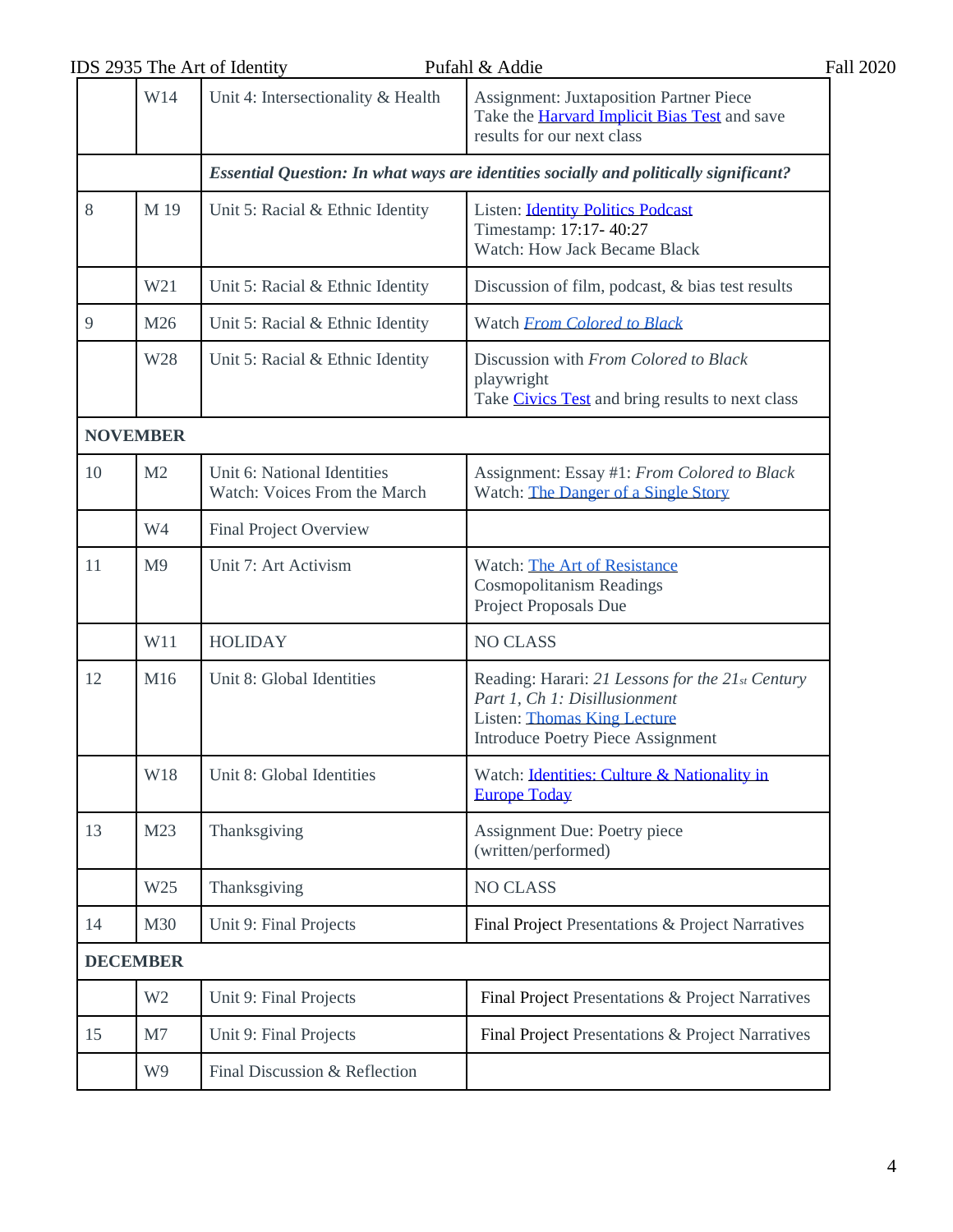### **Evaluation of Grades**

A variety of learning activities are designed to support the course objectives, accommodate different learning styles, build a community of learners, and help you to achieve the student learning objectives through both formative and summative assessment.

#### **See the Canvas assignment wiki pages for assignment details and requirements.**

| <b>Assignments</b>  |                                           |                     |             |
|---------------------|-------------------------------------------|---------------------|-------------|
| 1.                  | Reading Reflections/Quizzes               | $(5 \times 10$ pts) | 50          |
| 2.                  | PhotoVoice Project                        |                     | 75          |
|                     | 3. Social Atom Map/Collage                |                     | 50          |
| 4.                  | <b>Family Identity Project</b>            |                     | 50          |
| 5.                  | <b>Juxtaposition Partner Piece</b>        |                     | 25          |
|                     | 6. From Colored to Black reflection essay |                     | 200         |
| 7.                  | Final project proposals                   |                     | 75          |
| 8.                  | Poetry Piece                              |                     | 75          |
| 9.                  | <b>Final Project Narrative</b>            |                     | 150         |
|                     | 10. Final Project Presentation            |                     | 150         |
|                     | 11. Discussion/Participation              |                     | 100         |
| <b>Total Points</b> |                                           |                     | <b>1000</b> |

# **Grading Scale**

| Letter Grade  | % Equivalency | <b>GPA</b> Equivalency |
|---------------|---------------|------------------------|
| A             | 94-100        | 4.00                   |
| $A-$          | 91-93         | 3.67                   |
| $B+$          | 88-90         | 3.33                   |
| B             | 84-87         | 3.00                   |
| $B-$          | 81-83         | 2.67                   |
| $C+$          | 78-80         | 2.33                   |
| $\mathcal{C}$ | 74-77         | 2.00                   |
| $C-$          | 71-73         | 1.67                   |
| $D+$          | 68-70         | 1.33                   |
| D             | 64-67         | 1.0                    |
| $D-$          | $61 - 63$     | .67                    |
| E             | 60 or below   | 0.00                   |
|               |               |                        |

### **GEN ED 2000 Word Requirement**

The Writing Requirement (WR) ensures students both maintain their fluency in writing and use writing as a tool to facilitate learning. The writing course grade assigned by the instructor has two components: the writing component and a course grade. To receive writing credit a student must satisfactorily complete all the assigned written work and receive a minimum grade of  $C(2.0)$  for the course. It is possible to not meet the writing requirement and still earn a minimum grade of C in a class, so students should review their degree audit after receiving their grade to verify receipt of credit for the writing component.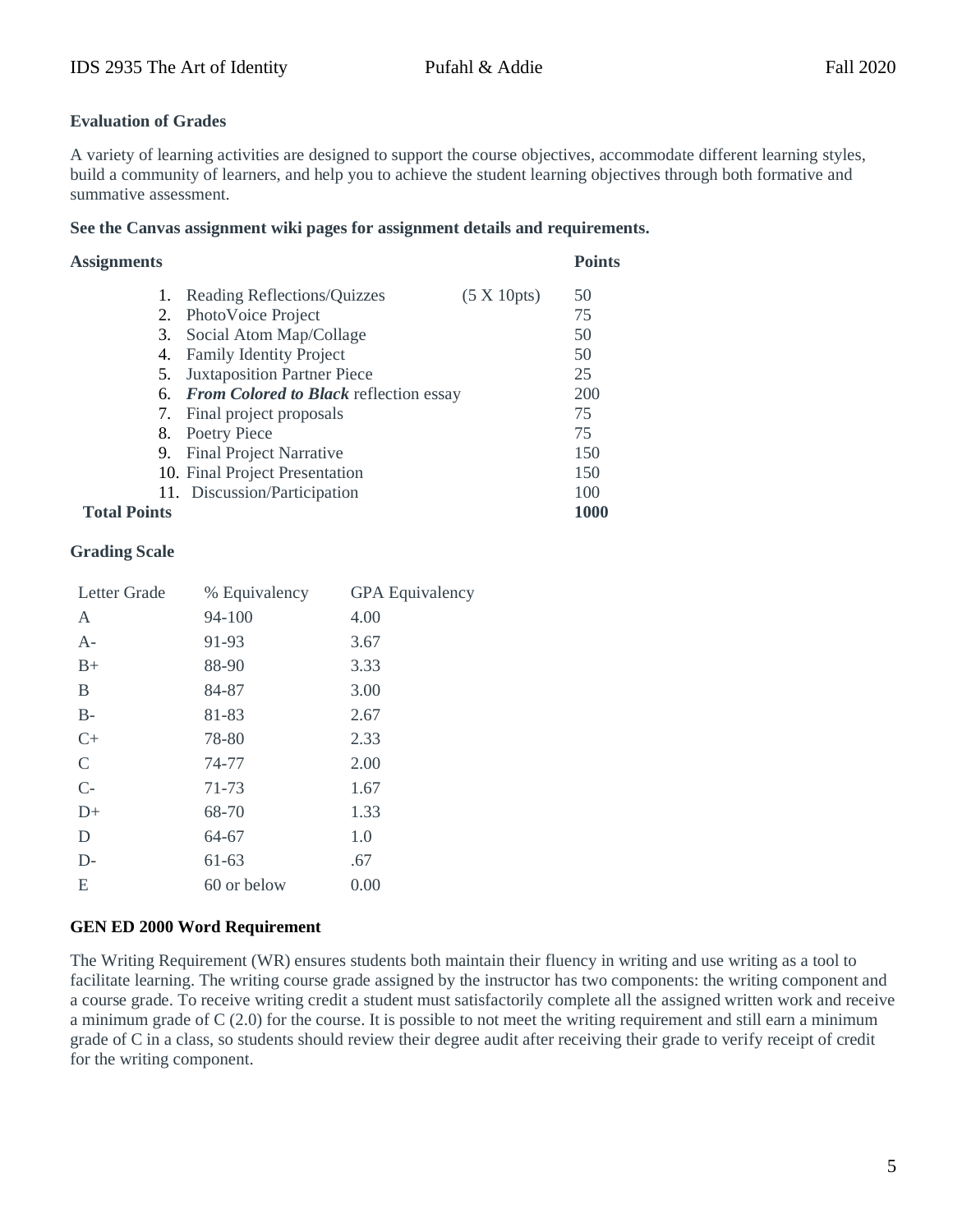Writing Evaluation:

- This course carries 2000 words that count towards the UF Writing Requirement. You must turn in all written work counting towards the 2000 words in order to receive credit for those words.
- The instructors will evaluate and provide feedback on the student's written work with respect to content, organization and coherence, argument and support (when appropriate), style, clarity, grammar, punctuation, and other mechanics, using a published writing rubric (see syllabus page 8).
- More specific rubrics and guidelines for individual assignments may be provided during the course of the semester.

You must write one essay in this course to meet the Gen Ed 2000 wd writing requirement. Your essay must be typed and be a minimum of 2000 words (or 4-5 pages) in length. Use 1-inch borders, 1.5 line spacing, and a 12 pt typeface such as Times Roman or Arial. Place your name and date with a number and title for the reading in the top left hand corner of the first page. Make sure to include an introduction paragraph with a thesis statement, a text body that demonstrates critical reflection, and a conclusion paragraph that reflects upon your arguments. At least three scholarly references must be included and cited according to APA citation guidelines. The following criteria will be used to assess the essays: 1) Content; 2) Organization and Coherence; 3) Argument and Support; 4) Style and 5) Mechanics.

#### **Course Policies**

**Class Demeanor and Participation:** Students are expected to arrive to class on time, stay the full class period, and behave in a manner that is respectful to the instructor and to fellow students and come to class prepared. This means staying current and keeping up to date with the course schedule, activities, and assignments.

Class participation will be evaluated based on:

- Coming to class informed; you've done the assigned work
- Thoughtfulness; you're applying the ideas in the readings and assignments to class discussion
- Consideration; you take the perspectives of others into account.

Participating in class discussion is essential to your success in the course. If you do not participate, it will not negatively impact your grade. \*\*If students have personal reasons that prohibit them from joining freely in class discussion, e.g., shyness, language barriers, etc., please see the instructor as soon as possible to discuss alternative modes of participation.

**\*\*In this course we explore several ways of knowing, and a variety of personal and cultural ideologies; respect for different ways of thinking and seeing the world is essential. We invite all perspectives that share a common grounding in the ideology that all humans are created equal and deserve equality.**

### **ZOOM ETTIQUETTE**

- Come prepared to turn your camera on
- Come to class as if you were on campus
- Refrain from using other digital devices during class

#### **Recording Classes/Lectures**

Our class sessions may be audio visually recorded for students in the class to refer back and for enrolled students who are unable to attend live. Students who participate with their camera engaged or utilize a profile image are agreeing to have their video or image recorded. If you are unwilling to consent to have your profile or video image recorded, be sure to keep your camera off and do not use a profile image. Likewise, students who un-mute during class and participate orally are agreeing to have their voices recorded. If you are not willing to consent to have your voice recorded during class, you will need to keep your mute button activated and communicate exclusively using the "chat" feature, which allows students to type questions and comments live. The chat will not be recorded or shared. As in all courses, unauthorized recording and unauthorized sharing of recorded materials is prohibited.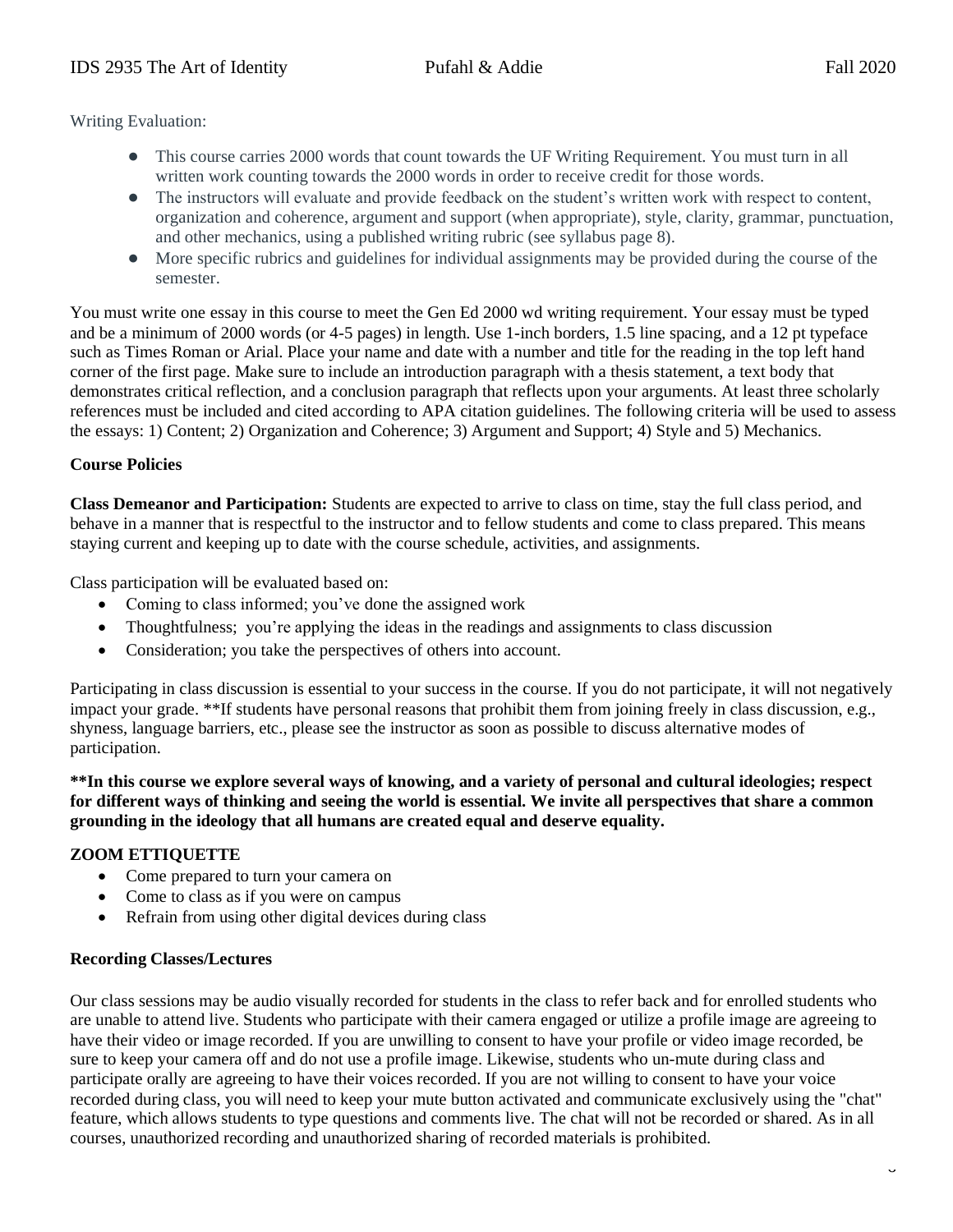**Attendance:** Your attendance in this course is essential to your success. Each student will be given 2 free unexcused absences. Excused absences require a doctor's note which must be provided within 2 weeks of the absence. Request for excused absences for UF related activities will be considered on a case by case basis and must be approved BEFORE the absence occurs. Each unexcused absence will result in a **20 point reduction of the participation grade** (100pts available).

Late work: Late work will only be accepted in the event of an excused absence or with prior permission from the instructor, and only within five days of the assignment due date. **All late work that is not approved by the instructor will be subject to an immediate deduction of 5 points.** Extenuating circumstances will be considered on a case by case basis.

**Communication:** It is the student's responsibility to communicate with the instructor promptly concerning any circumstances that might affect his or her participation in the course. Please do not let any questions or concerns you have go unattended. It is the instructor's intention to respond to all e-mail communication within 48 hours, excluding weekends.

**Spontaneity:** Due to the experiential nature of this course, the instructor retains the right to alter this syllabus as needed to accommodate class pace, interests, and/or special challenges or opportunities that may arise.

# **UF Policies**

### **UF Policies for Getting Help**

For issues with technical difficulties for E-learning in Canvas, please contact the UF Help Desk at:

- [Learning-support@ufl.edu](mailto:Learning-support@ufl.edu)
- $\bullet$  (352) 392-HELP select option 2
- <https://lss.at.ufl.edu/help.shtml>

\* \*\*\*Any requests for make-ups due to technical issues MUST be accompanied by the ticket number received from LSS when the problem was reported to them. The ticket number will document the time and date of the problem. You MUST e-mail your instructor within 24 hours of the technical difficulty if you wish to request a make-up.

#### **Students Requiring Accommodations**

Students with disabilities who experience learning barriers and would like to request academic accommodations should connect with the [Disability Resource Center.](https://disability.ufl.edu/students/get-started/) It is important for students to share their accommodation letter with their instructor and discuss their access needs, as early as possible in the semester.

#### **Course Evaluation**

Students are expected to provide feedback on the quality of instruction in this course by completing [online evaluations.](https://gatorevals.aa.ufl.edu/) Evaluations are typically open during the last two or three weeks of the semester, but students will be given specific times when they are open. Summary results of these assessments are available to students on the [Gator Evals page.](https://gatorevals.aa.ufl.edu/)

### **University Honesty Policy**

UF students are bound by The Honor Pledge which states, "We, the members of the University of Florida community, pledge to hold ourselves and our peers to the highest standards of honor and integrity by abiding by the Honor Code. On all work submitted for credit by students at the University of Florida, the following pledge is either required or implied: "On my honor, I have neither given nor received unauthorized aid in doing this assignment." [The Honor Code](https://sccr.dso.ufl.edu/process/student-conduct-code/) specifies a number of behaviors that are in violation of this code and the possible sanctions. Furthermore, you are obligated to report any condition that facilitates academic misconduct to appropriate personnel. If you have any questions or concerns, please consult with the instructor or TAs in this class.